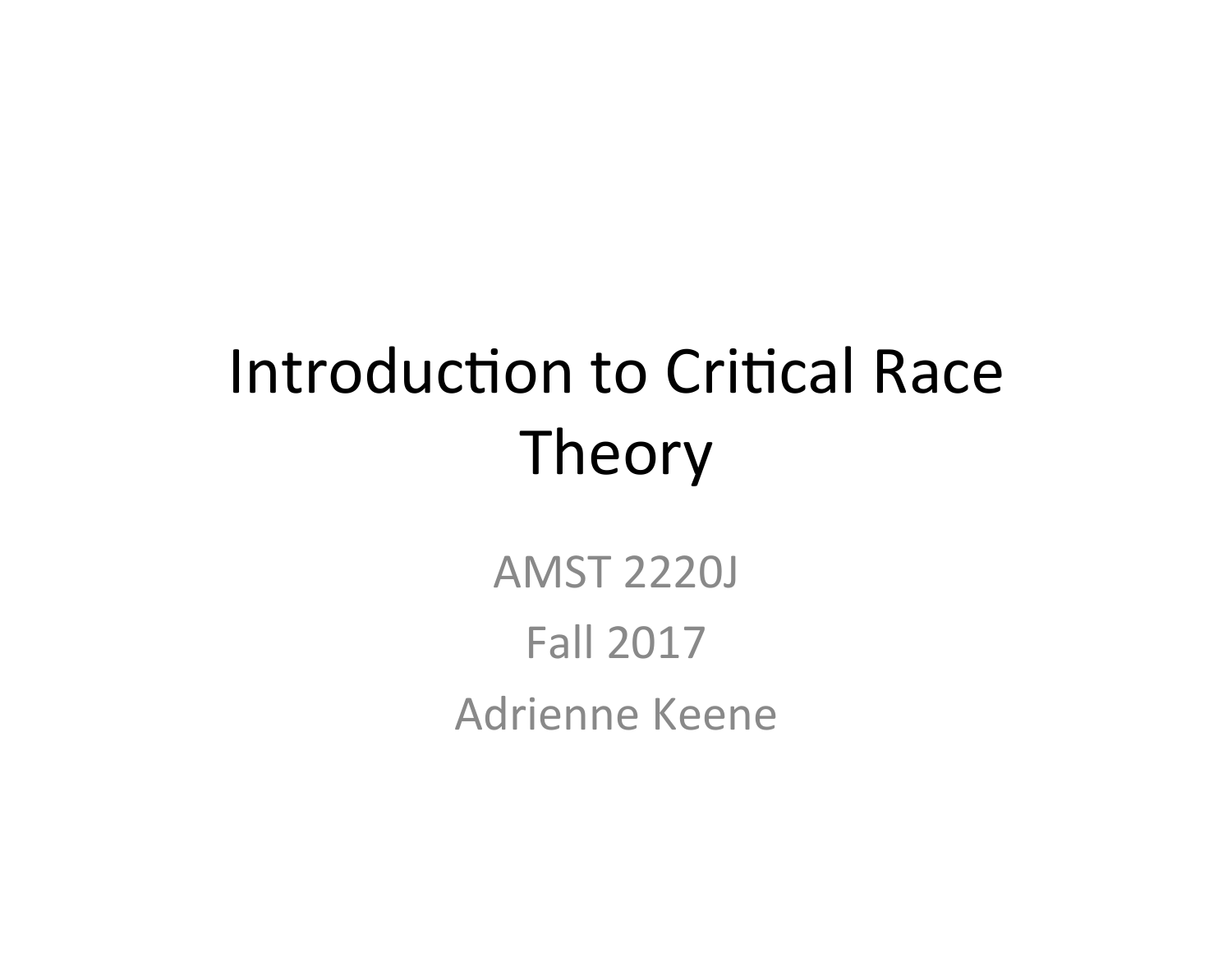# Roadmap

- Intros
- Big overview of CRT
- Why CRT?
- Course overview/Syllabus review
- Questions
- Next week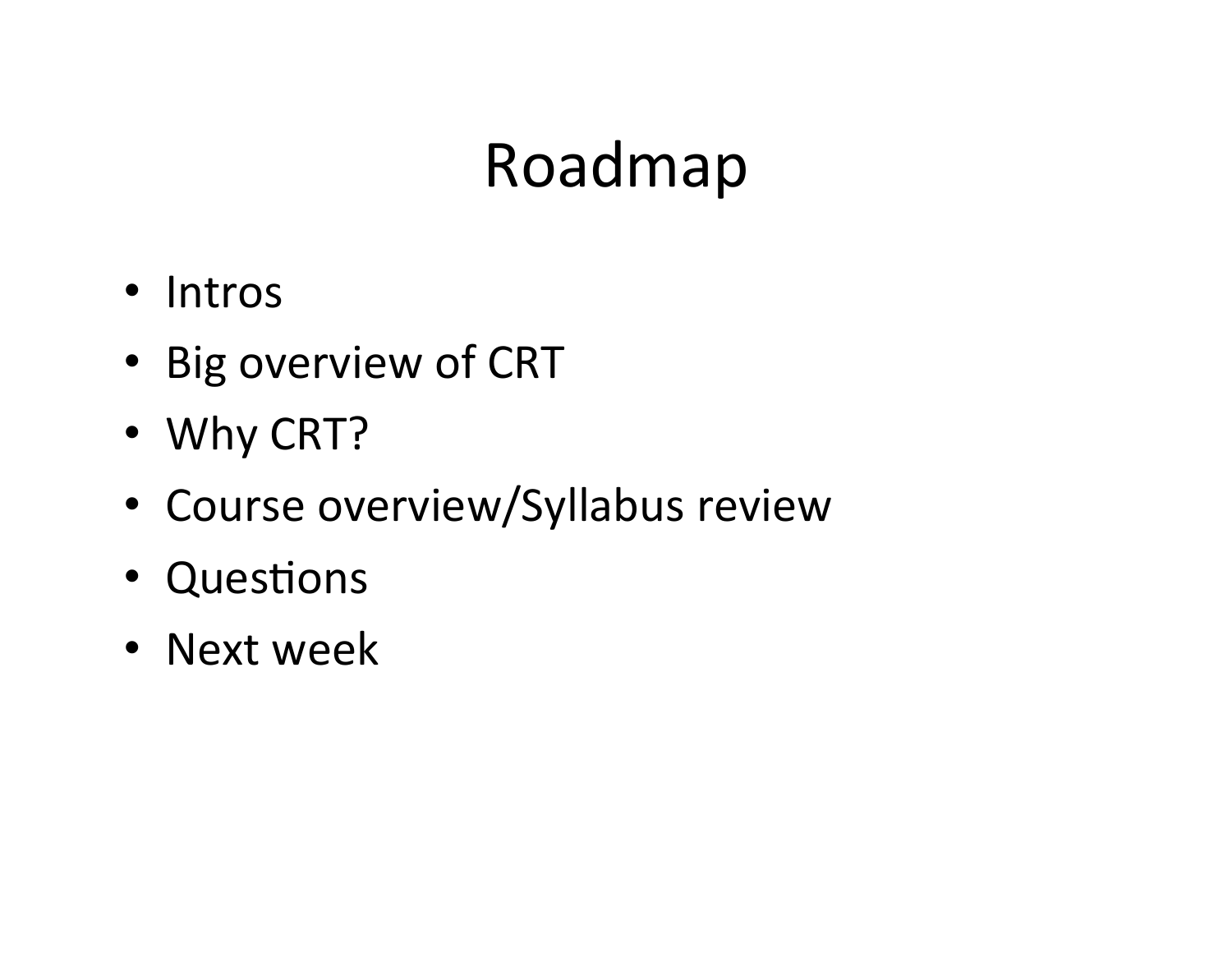## Intros

- Name, program, pronouns (if comfortable)
- Quick(!) sentence about research interests for PhD students
- Why are you interested in this course? What would you most hope to get out of this course?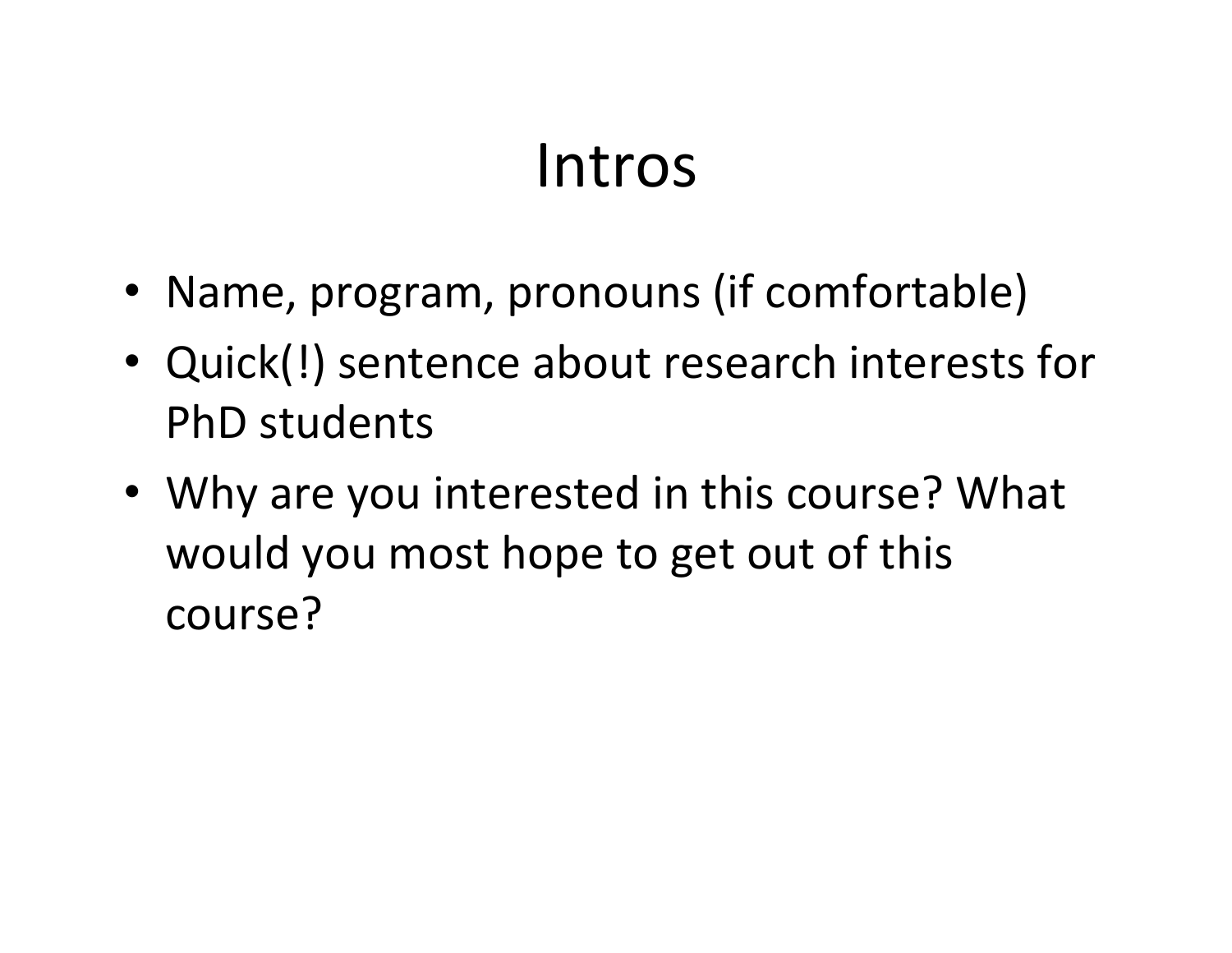# **CRT** Origins

- Origins in legal scholarship (Derrick Bell, Richard Delgado, Mari Matsuda, Kimberle Crenshaw, Charles Lawrence, Neil Gotanda, Patricia J. Williams, Angela Harris)
- Response to neo-Marxist Critical Legal Studies movement of 1970s

(This and next three slides come from Adrienne Dixson, full deck here:

https://steinhardt.nyu.edu/metrocenter.olde/programs/ TACD/Summer%20Institute/SummerInstitute2007/ powerpoints/CriticalRaceTheoryandEducation.pdf)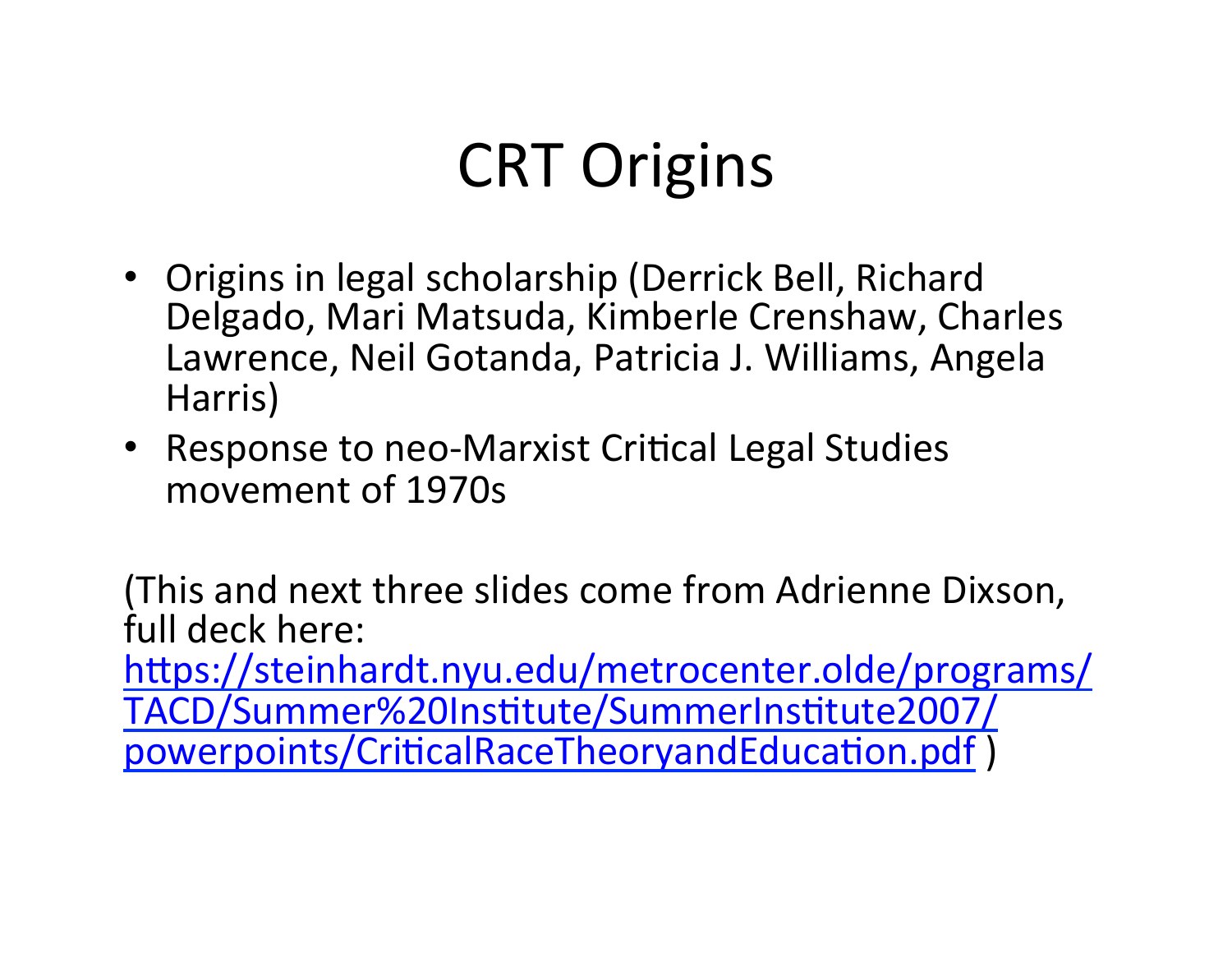#### What is Critical Race Theory? (Tenets)

- Recognizes that racism is endemic to American life
- Expresses skepticism toward dominant legal claims of neutrality, objectivity, colorblindness, and meritocracy
- Challenges ahistoricism and insists on a contextual/historical analysis off the law
- Presumes that racism has contributed to all contemporary manifestations of group advantage and disadvantage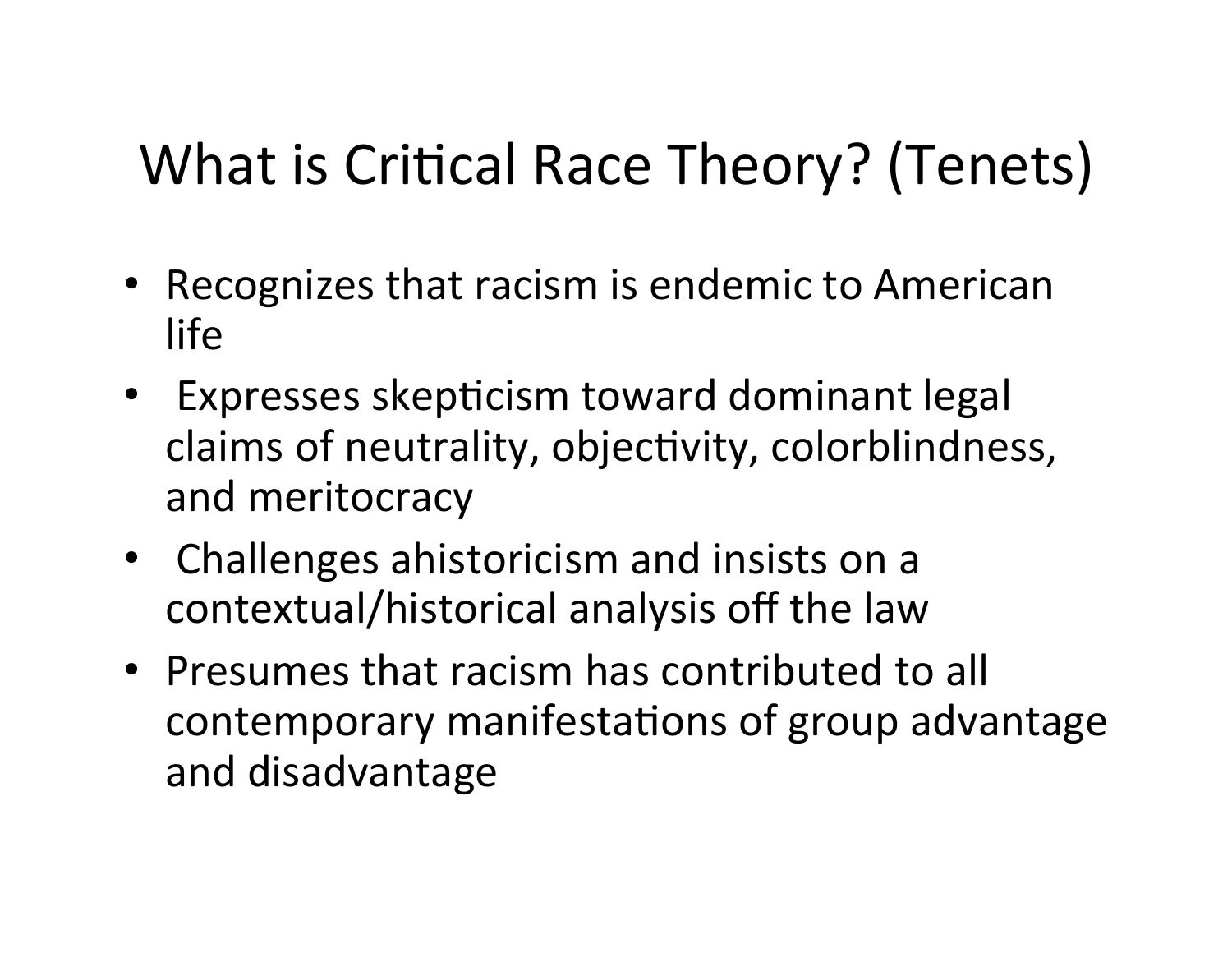## What is CRT cont.

- Insists on recognition of the experiential knowledge of people of color and our communities of origin in analyzing law and society
- Is interdisciplinary
- Works toward eliminating racial oppression as part of the broader goal of ending all forms of oppression (Matsuda, 1993)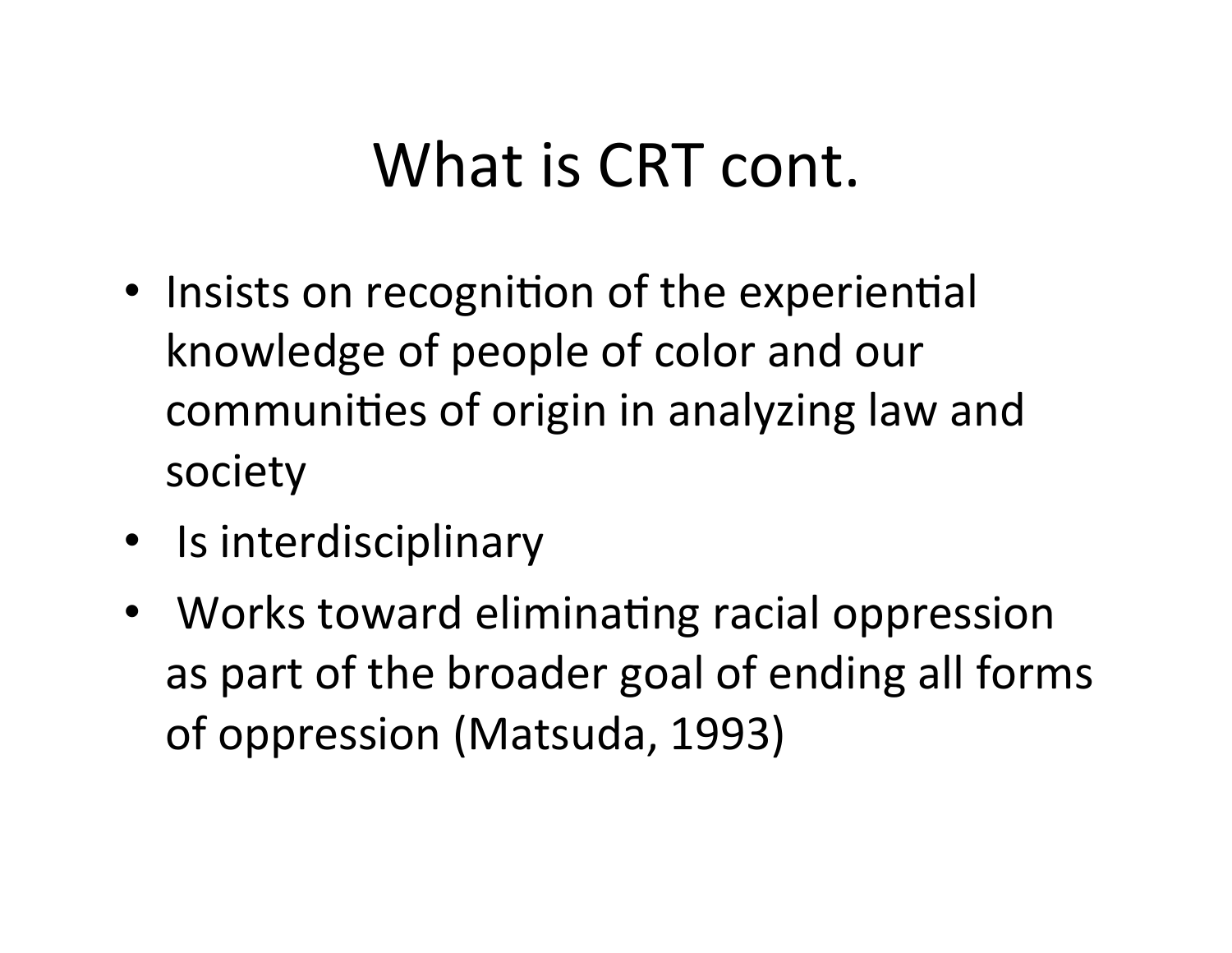#### **CRT Constructs**

- **Interest-convergence**
- **Whiteness as Property**
- **Voice/Counter-story**
- Critique off liberalism & colorblindness
- **Racial realism**
- Restrictive vs. Expansive view off equality
- **Social change**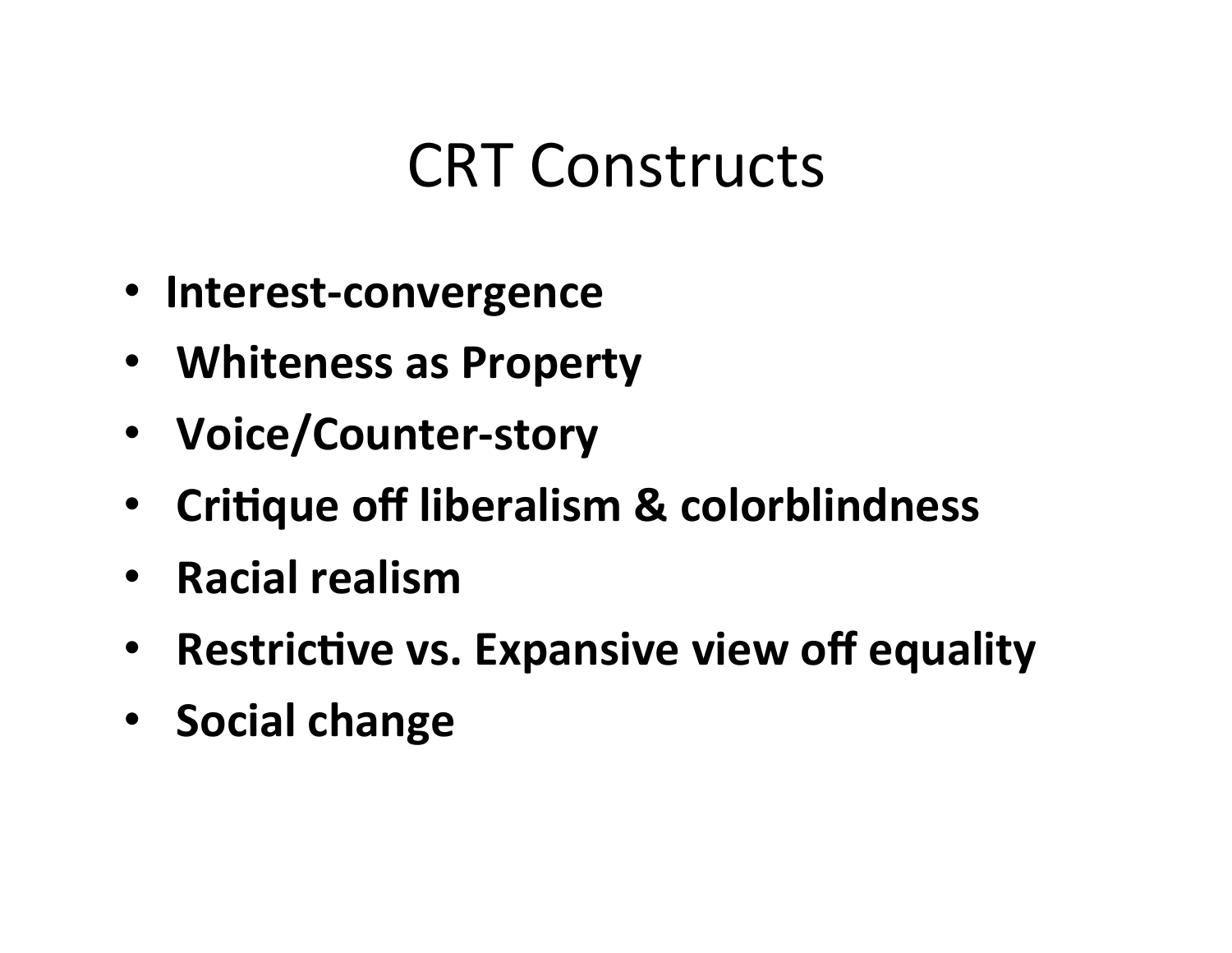# Why CRT?

- The world is messed up
- Gives us a lens through which to understand policy, media, politics, interactions, etc.
- Powerful "toolkit" for navigating institutions
- Space to normalize racism and talk about lived realities
- Academic framework for writing about race and racism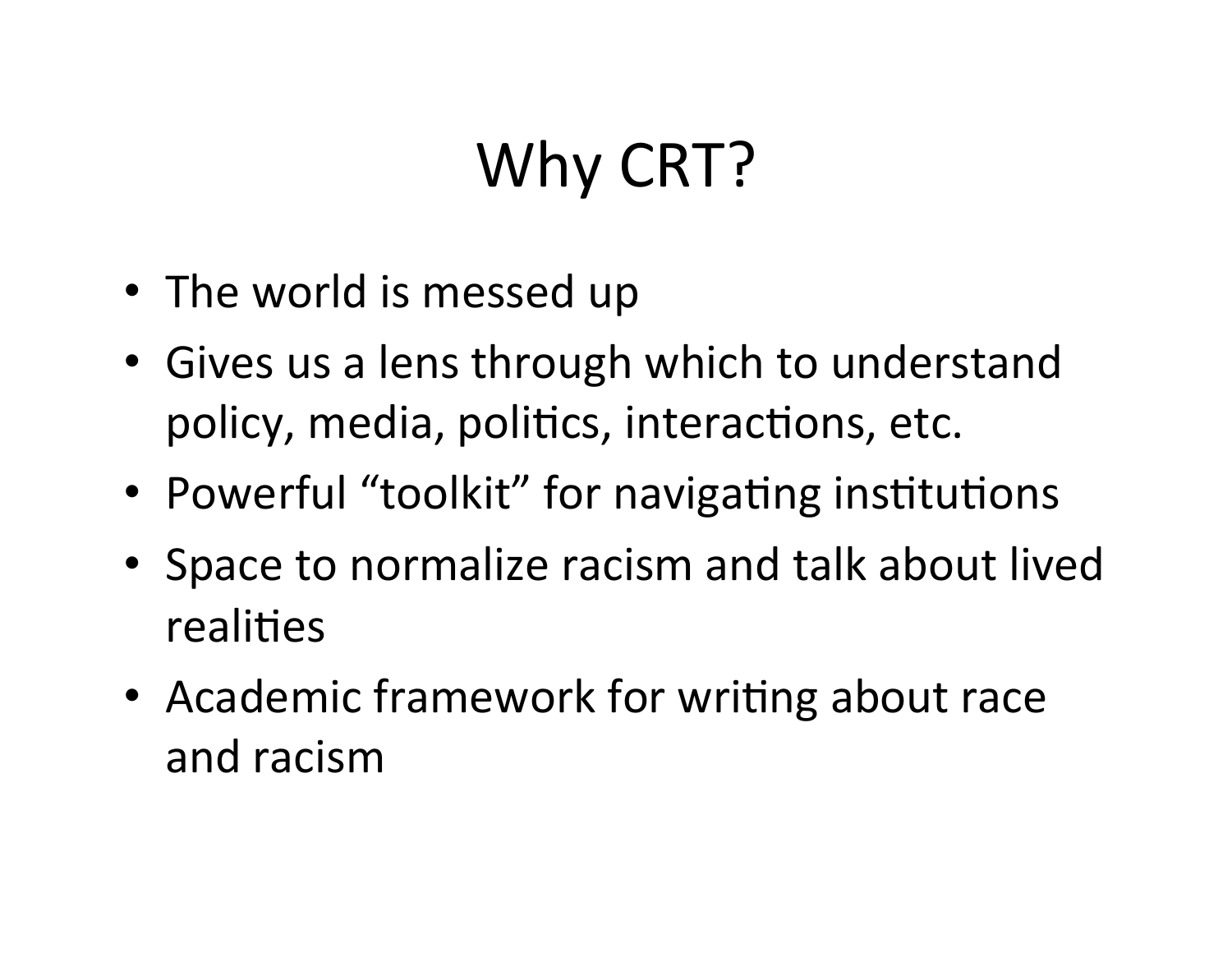## Course Overview

- Intro/Overview
- Racial Formations
- CRT foundations and tenets
- Settler Colonialism and TribalCrit
- Whiteness
- Colorblind Racism
- Offshoots
- Counterstorytelling/CRT methods
- CRT in Education
- Mass Incarceration
- Reparations and Reconciliation
- CRT in current moment
- Praxis, Hope, and moving forward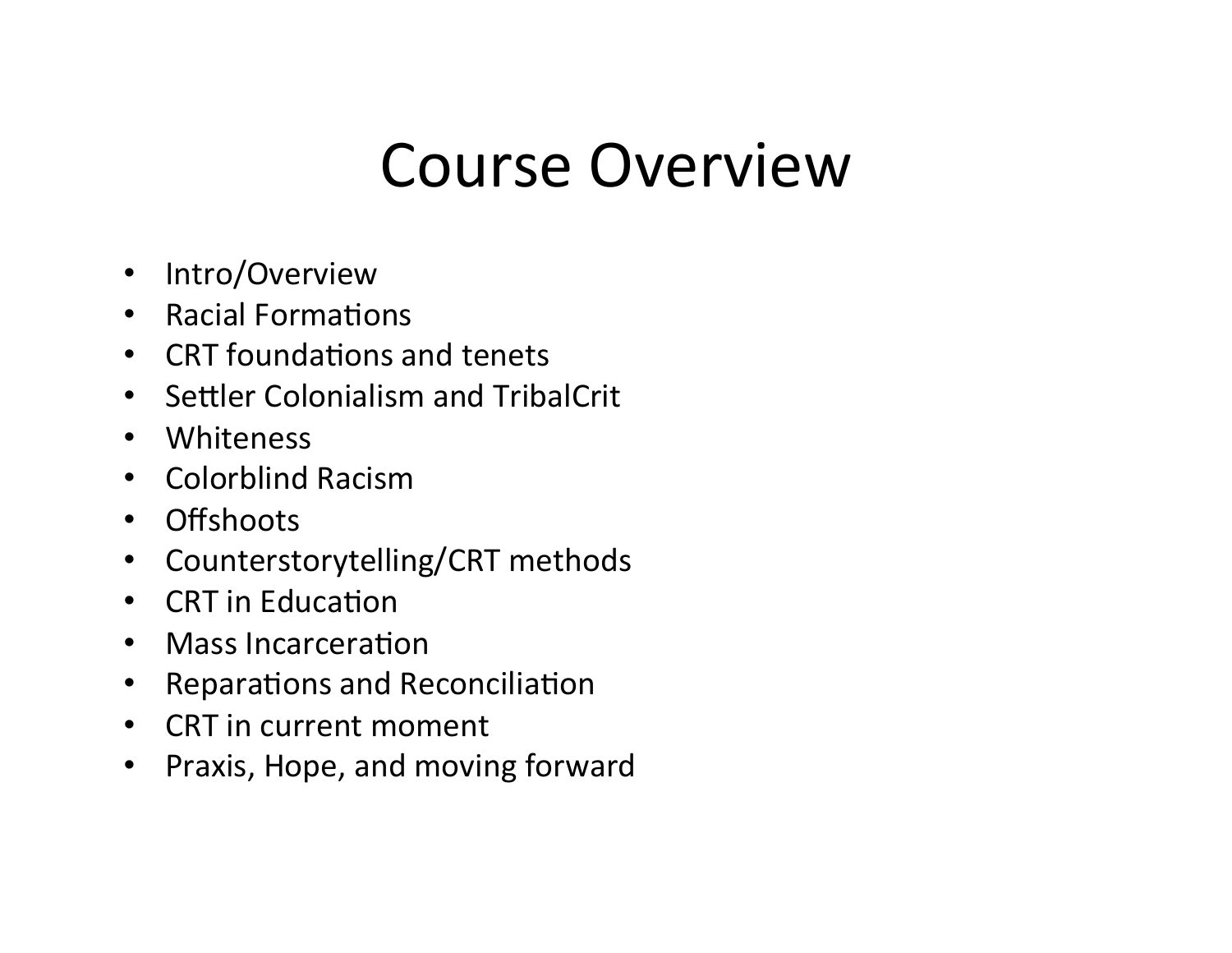# Weekly Hot Topics





- Collect current events, moments, ad campaigns, TV clips, anything throughout the week that you'd like to discuss
- First portion of class will be spent discussing (using CRT lens)
- Credit for the idea goes to the amazing Leigh Patel!

Week of 9/4:

- DACA
- Hurricane Harvey/Irma
- Michael Bennett in Las Vegas
- Pokanoket encampment
- Savanna Lafontaine-Greywind
- Taylor Swift memes
- Ed Skrein leaves Hellboy
- They added a white prince to Aladdin